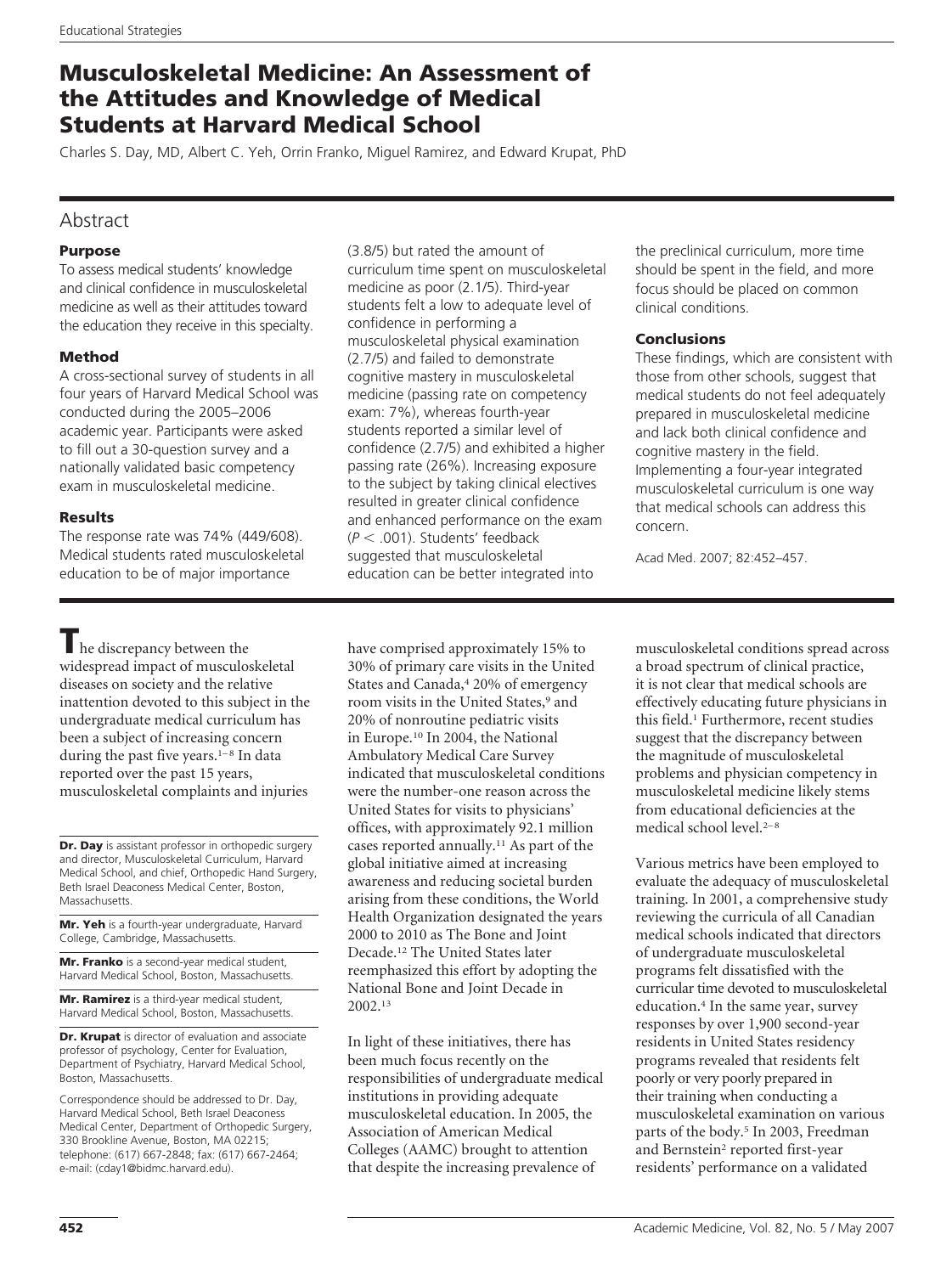basic competency exam in musculoskeletal medicine. According to a passing standard set by 240 internal medicine residency program directors in the United States, 78% of these first-year residents failed to meet the passing criterion expected from medical school graduates.

In an effort to gain a more comprehensive assessment of students' overall attitudes toward and knowledge of musculoskeletal medicine, we combined the various approaches from the literature by evaluating medical students' clinical confidence, cognitive mastery, and perception of education in musculoskeletal medicine.

## **Method**

We offered an anonymous questionnaire to 608 medical students at Harvard Medical School (HMS) during the 2005– 2006 academic year. For the first- and second-year classes, we surveyed students from the New Pathway curriculum, which enrolls 135 students each year, and we excluded students from the more research-oriented Health Sciences and Technology curriculum. We did not exclude any students in the third- and fourth-year classes, because the two curriculums merge after the preclinical years. We recruited first-year students through the human body course, second-year students at the end of the musculoskeletal pathophysiology block, third-year students at the end of their mandatory general surgery rotation, and fourth-year students through a combination of clinical electives, USMLE Step 2 review sessions, and personal contacts. All participating students completed a 30-question survey that addressed their perception of the importance of musculoskeletal education, their confidence in performing musculoskeletal physical examinations, and their satisfaction with the undergraduate medical curriculum. To assess students' cognitive mastery in musculoskeletal medicine, second-, third-, and fourth-year students also took a nationally validated musculoskeletal basic competency exam consisting of 25 short answer questions as developed by Freedman and Bernstein. Freedman and Bernstein's basic competency exam assesses only students' knowledge base in musculoskeletal medicine and does not reflect their clinical performance or

## Table 1

#### **Attitudes of 449 Students Towards Musculoskeletal Medicine at Harvard Medical School, Boston, Massachusetts, 2005 to 2006**

| Question                                                                                                                                                       | Year | <b>Mean</b> | <b>95% Confidence</b><br><b>Interval of Mean</b> |
|----------------------------------------------------------------------------------------------------------------------------------------------------------------|------|-------------|--------------------------------------------------|
| "About what percentage of the time do you<br>think musculoskeletal symptoms are the<br>reason for visits by patients to a primary care<br>physician's office?" |      | 44          | $40 - 47$                                        |
|                                                                                                                                                                | 2    | 41          | $37 - 45$                                        |
|                                                                                                                                                                | 3    | 44          | $41 - 47$                                        |
|                                                                                                                                                                | 4    | 45          | $41 - 49$                                        |
| "How important do you think<br>musculoskeletal education is towards your<br>future medical career?"*                                                           |      | 3.9         | $3.8 - 4.1$                                      |
|                                                                                                                                                                |      | 3.6         | $3.4 - 3.7$                                      |
|                                                                                                                                                                | 3    | 39          | $3.7 - 4.0$                                      |
|                                                                                                                                                                | 4    | 3.9         | $3.7 - 4.1$                                      |
| "How would you rate the amount of<br>curricular time spent on musculoskeletal<br>medicine at Harvard Medical School?" <sup>+</sup>                             | 7    | 22          | $2.1 - 2.4$                                      |
|                                                                                                                                                                | 3    | 2 O         | $1.8 - 2.1$                                      |
|                                                                                                                                                                | 4    | 1.9         | $1.8 - 2.1$                                      |

 $*1$  = no importance, 2 = minor importance, 3 = average importance, 4 = major importance, 5 = critical importance.

 $\pm$  1 = inadequate, 2 = poor, 3 = adequate, 4 = good, 5 = excellent.

confidence. A total of 37 students reported prior exposure to the exam, most commonly from reading Freedman and Bernstein's original article, which includes the correct responses. We excluded the exam scores of these students from the cognitive mastery analysis.

## **Population subgroup**

To assess the impact of students' exposure to musculoskeletal issues on their cognitive mastery of the subject, we divided third- and fourth-year participants into two groups: those who had taken one or more musculoskeletal electives, and those who had not. Thirdyear musculoskeletal electives include two weeks of orthopedics during the general surgery rotation and a course on advanced clinical anatomy. Fourth-year musculoskeletal electives include advanced clinical anatomy, advanced musculoskeletal physical diagnosis, and one month of adult or pediatric orthopedics.

## **Attitudes questionnaire**

The questionnaire asked students to indicate the importance they placed on musculoskeletal education in terms of their future medical career using a five-point scale (ranging from  $1 =$ "no importance" to  $5$  = "critical" importance"). For comparison, the same scale was used to measure the perceived importance of pulmonary education, because musculoskeletal and respiratory

symptoms comprise the top two reasons that patients seek medical attention.<sup>2,14,15</sup> To assess the perceived *r* relative value of musculoskeletal medicine, we asked second-, third-, and fourth-year students to rank the importance of musculoskeletal medicine to their future career in comparison with seven other topics: cardiovascular, pulmonary, neurology, renal pathophysiology, genetics, cell biology, and clinical epidemiology. Clinical confidence was noted by student responses to a fivepoint scale (ranging from "none" to "complete" confidence) regarding (1) the performance of a musculoskeletal physical examination, and (2) the generation of a differential diagnosis for musculoskeletal pain. For comparison, we used the same scale to measure confidence in performing a respiratory examination. Student participants also rated the amount of time spent on musculoskeletal pathophysiology and medicine using a five-point scale (ranging from "inadequate" to "excellent") and were given the option of recommending changes (if any) to the curriculum.

## **Statistical analysis**

We conducted all analyses using SPSS version 13.0 (SPSS Inc, Chicago, Ill). We used paired *t* tests to compare the reported importance ratings of musculoskeletal education to those of pulmonary education. We used Student *t* tests to compare self-reported clinical confidence between elective and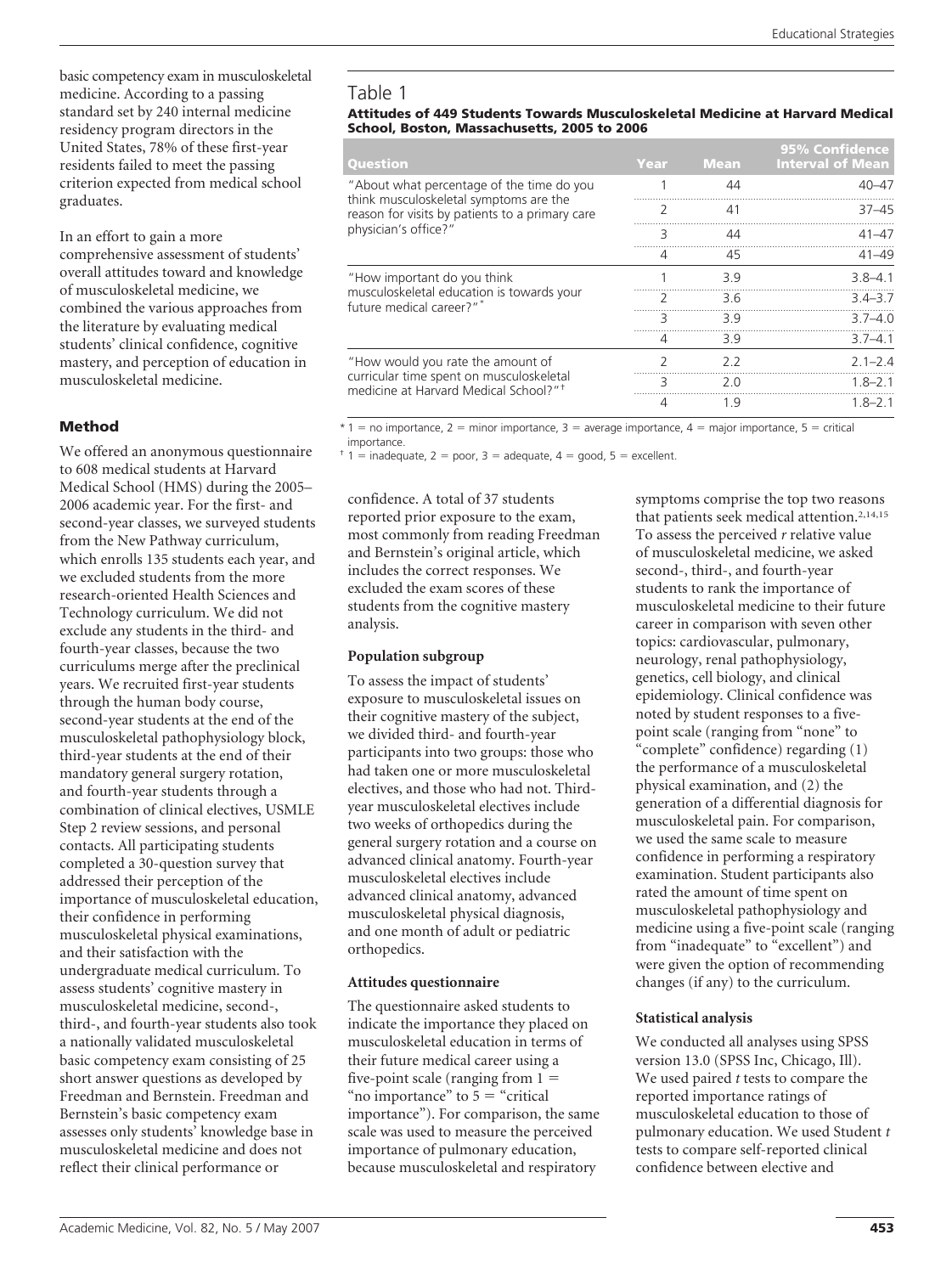nonelective takers, self-reported clinical confidence between the musculoskeletal and pulmonary systems, and cognitive mastery exam scores between elective and nonelective takers. Statistical significance was assessed at  $P < .05$  throughout.

## **Results**

## **Response rates**

Response rates were 101/135 (75%) and 98/136 (72%) of first- and second-year students in the New Pathway curriculum and 163/184 (89%) and 87/153 (57%) of all third- and fourth-year students, respectively. The overall response rate was 449/608 (74%). We divided thirdand fourth-year student participants into elective takers and nonelective takers; 79 third-year students (48%) and 25 fourthyear students (29%) had taken clinical electives related to musculoskeletal medicine. Thirty-four third-year students and three fourth-year students were already familiar with Freedman and Bernstein's exam, so only their responses

to the attitudes questionnaire were included in analysis.

## **Importance of musculoskeletal medicine**

On average, participants estimated that musculoskeletal problems comprise between 40% and 45% of all primary care visits (Table 1). This is moderately higher than the 15% to 30% of U.S. visits that are actually related to musculoskeletal problems as previously reported in the literature.4 The students considered musculoskeletal education to be of major importance (Table 1). When asked to rank eight different preclinical curriculum topics in the order of importance, third- and fourth-year students ranked musculoskeletal medicine as the third-most important topic to their future medical career, behind only cardiovascular and pulmonary medicine (Figure 1). We obtained average rankings for each topic by summing the students' ranking of that topic by year and dividing accordingly by





the number of responses. Second-, third-, and fourth-year students ranked the amount of curriculum time spent on musculoskeletal medicine as poor (Table 1).

## **Clinical confidence**

A comparison between participants' confidence levels in examining the musculoskeletal and pulmonary systems demonstrates that although students generally felt a high level of confidence in examining the pulmonary system, the same students felt a low to average level of confidence in examining the musculoskeletal system ( $P < .001$  for all years, Figure 2). Likewise, the students' confidence levels were significantly higher in generating a differential diagnosis for pain for the pulmonary system ( $P < .001$  for both years, Figure 2). Third- and fourth-year medical students who had taken clinical electives in musculoskeletal medicine felt significantly more confident in performing a musculoskeletal physical examination ( $P < .05$ ) and in generating a differential diagnosis  $(P < .005)$  than those who had not taken any electives (Figure 3).

## **Cognitive mastery exam scores**

Exam results of second-, third-, and fourth-year students showed an increase in exam score by year (Figure 4). The average score for each year was below the passing mark of 70% as set by the internal medicine program directors surveyed in Freedman and Bernstein's<sup>2</sup> study (Figure 4). In our study, the overall passing rate on the validated exam was 2% (2/98), 7% (9/129), and 26% (22/84) for second-, third-, and fourth-year students respectively. Both third- and fourth-year students who had taken musculoskeletal-related electives performed significantly better on the test than those who had only taken the required musculoskeletal curriculum  $(P \leq .001$  for both groups, Figure 4). Only fourth-year elective takers exhibited an average score above the suggested passing benchmark (Figure 4).

## **Student recommendations**

Sixty-one (86%) fourth-year students recommended more time as a way to change the current musculoskeletal curriculum, and only seven (10%) did not recommend any modifications. We only report results from the fourth-year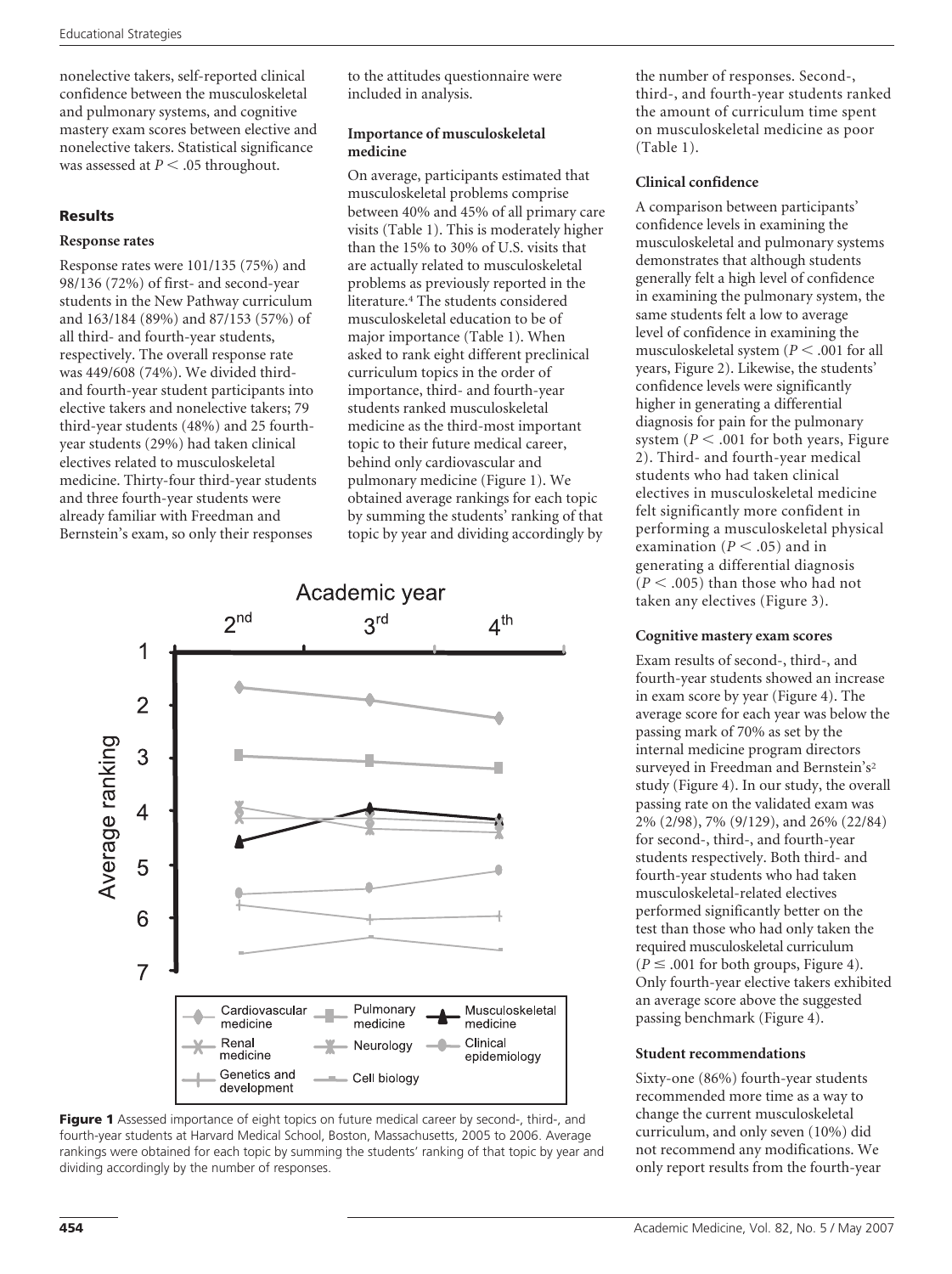





\*Indicates significant difference between pulmonary and musculoskeletal systems as determined by Student *t* test.

class because these students have experienced the curriculum in its entirety. Among the students who suggested that more time be devoted to musculoskeletal medicine, many indicated a need for better integration of material during the preclinical years or a better structured curriculum during

evel of confidence (Mean)

> surgical rotations. Commenting on the time, one student wrote: "Addressing this topic so briefly implies that it is not as important as the other systems." Commenting on the content, a student remarked: "More focus should be placed on common musculoskeletal complaints such as back pain, osteoarthritis, injuries,





\*Indicates significant difference between elective and nonelective takers as determined by Student *t* test.

and carpal tunnel, etc. . . ." Commenting on the integration, one student mentioned: "In general, lectures in the Human Systems block have been very good. However, as the block comes so long after anatomy, the integration between those two units is lacking . . . there could be optional anatomy / integration reviews incorporated into the course or as supplemental lectures." Another student wrote: "I think that the musculoskeletal system was covered well in the Human Systems block, but it needs to be better integrated into the patient– doctor class."

#### **Discussion**

As stated earlier, the high prevalence of musculoskeletal conditions and the impact they have on patients across a broad spectrum of medical practice, including pediatrics, emergency medicine, family practice, and internal medicine, justifies the need for all medical students to have a basic understanding of musculoskeletal medicine. Our study demonstrates that medical students realize both the importance of and the need for effective musculoskeletal education. They considered musculoskeletal conditions to account for nearly 45% of reasons for visits to a primary care office and ranked the field as being of "major importance" to their future medical career. However, the students felt that there was insufficient curriculum time devoted to musculoskeletal medicine.

The students' concerns about the inadequacy of musculoskeletal education are consistent with both their lack of clinical confidence in examining the musculoskeletal system as well as their lack of cognitive mastery in basic musculoskeletal medicine. An effective way to address both of these deficiencies is through increased exposure to information about this area of medicine. Results demonstrated that both thirdand fourth-year students who had taken musculoskeletal electives in their clinical years performed significantly better on the competency exam  $(P < .001)$  and were significantly more confident in examining the musculoskeletal system  $(P < .05)$  than those who had taken just the required musculoskeletal curriculum. Furthermore, only fourth-year elective takers exhibited an average score above the suggested passing criterion set by the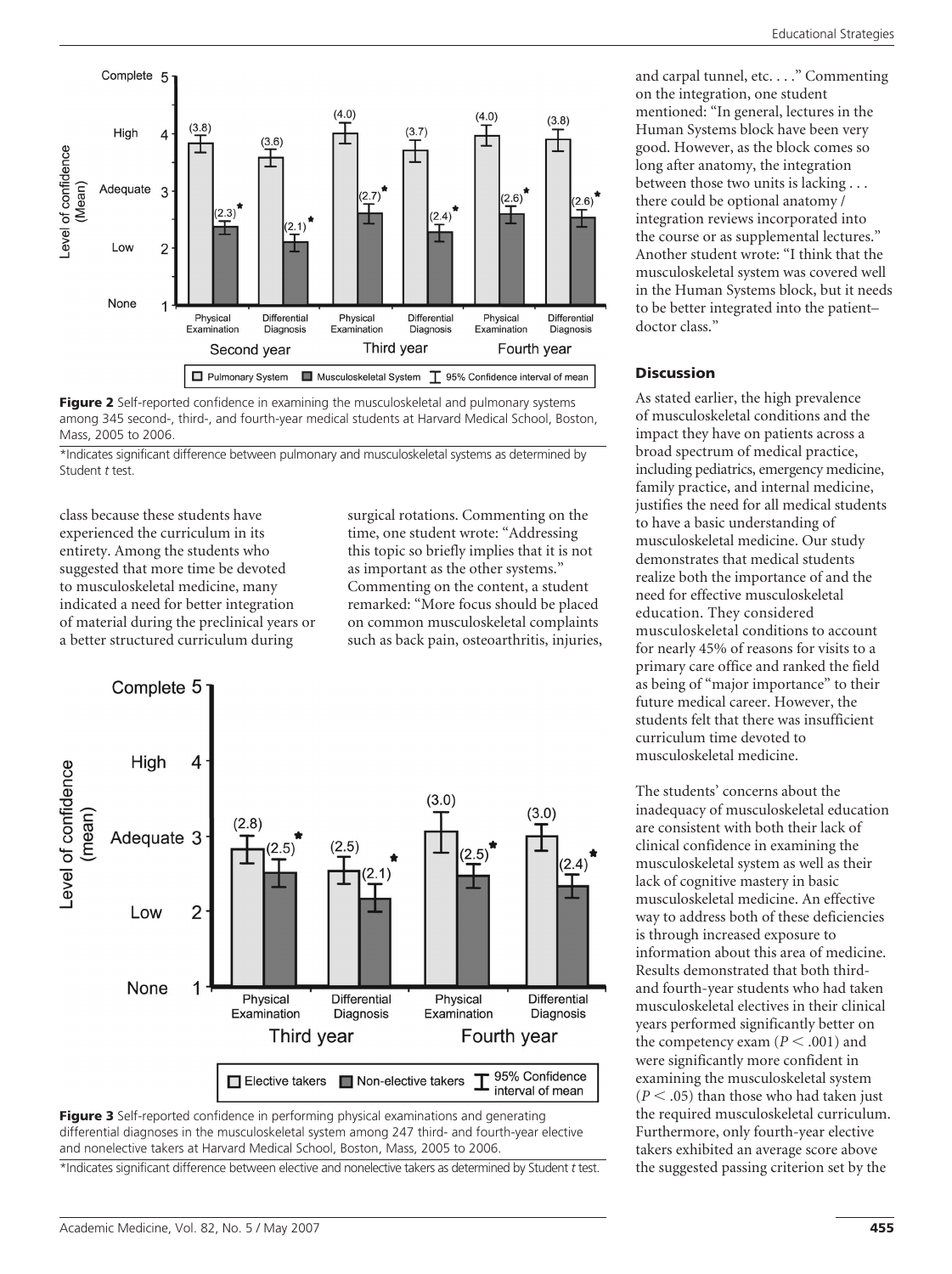

**Figure 4** Cognitive mastery exam results for 302 second-, third-, and fourth-year medical students at Harvard Medical School, 2005– 06. Note that first year-students took a shortened version of the exam (data not shown in graph).

\*Indicates significant difference between elective and nonelective takers as determined by Student  $t$  test. Both  $P$  values  $< .001$ .

internal medicine residency program directors.

Relying on clinical electives, however, is not an effective solution. Despite the fact that most students from our study seem to be aware of the importance and prevalence of musculoskeletal conditions, only 79 (48%) of third-year students and 25 (29%) of fourth-year students chose to take electives in the field. One way to guarantee greater exposure would be for medical institutions to increase the amount of mandatory musculoskeletal education in their curricula. Although every academic department could benefit from more curricular time, our study adds to the literature that provides direct evidence that such a need exists for musculoskeletal medicine.

Better integration of musculoskeletal education throughout the preclinical and clinical years is just as important. As the AAMC recommended, fragmentation of musculoskeletal content in the curriculum should be addressed through curriculum design and instructional implementation.<sup>1</sup> Student feedback from our study supports these recommendations. We received a wide

range of suggestions for improving the musculoskeletal curriculum, including better integration of musculoskeletal education in human anatomy, human systems, and patient– doctor tutorials; increased coordination with neurology; more focus on common clinical complaints; and a more structured musculoskeletal curriculum in orthopedic surgery rotations. Many of these suggestions do not entail increasing curricular time but, rather, better organization and coordination between courses. Another potential way of integrating musculoskeletal medicine into the clinical years that was not mentioned in student responses is emphasizing the musculoskeletal exam across relevant clerkships, such as family medicine, geriatrics, internal medicine, and pediatrics.

## **Limitations**

Results from our study should be interpreted within the context of several limitations. First, musculoskeletal elective-takers may have performed better on the exam not because they took musculoskeletal electives, but because they have a higher level of interest in

musculoskeletal medicine. To address this issue, we looked at the top residency choice for all 25 fourth-year elective takers and found that 7 out of the 25 medical students listed orthopedics as their first residency choice. The remaining 18 students selected their top residencies as follows: internal medicine (6), obstetrics– gynecology (2), general surgery (2), plastic surgery (2), radiology (2), urology (1), radiation oncology (1), neurology (1), and emergency medicine (1), reflecting a wide variety of interest not necessarily biased towards musculoskeletal medicine. When we compared exam scores of the seven students interested in orthopedics with those of the other 18 students, we found no statistical difference between the two groups' scores. These data suggest that the increase in cognitive mastery of musculoskeletal medicine is more strongly associated with taking musculoskeletal electives than with interest alone.

Second, our assessment was performed at only one medical school. Our study population may not be representative of other medical institutions, and the musculoskeletal medicine curriculum certainly varies from school to school. It could be argued that our institution promotes a disproportionate share of future specialists and researchers and does not focus as much on primary care medicine. Nonetheless, the required two weeks of preclinical instruction focused on musculoskeletal medicine at HMS is consistent with the national average of curricular time devoted to this field.3 Out of all medical schools in the United States, 47% require neither preclinical nor clinical instruction in musculoskeletal medicine, and 44% require either preclinical or clinical instruction but not both.3 Out of all Canadian medical schools, 68% do not require musculoskeletal education in the clinical setting.4 Thus, the amount of time devoted to musculoskeletal medicine at our institution is not atypical. Although individual institutions' curricula vary in effectiveness, it may still be reasonable to infer that a large portion of U.S. and Canadian medical schools face a similar challenge in effectively addressing musculoskeletal medicine in their curricula.

## **Future direction**

As the AAMC suggests in its Medical School Objectives Project report guidelines, medical schools can and